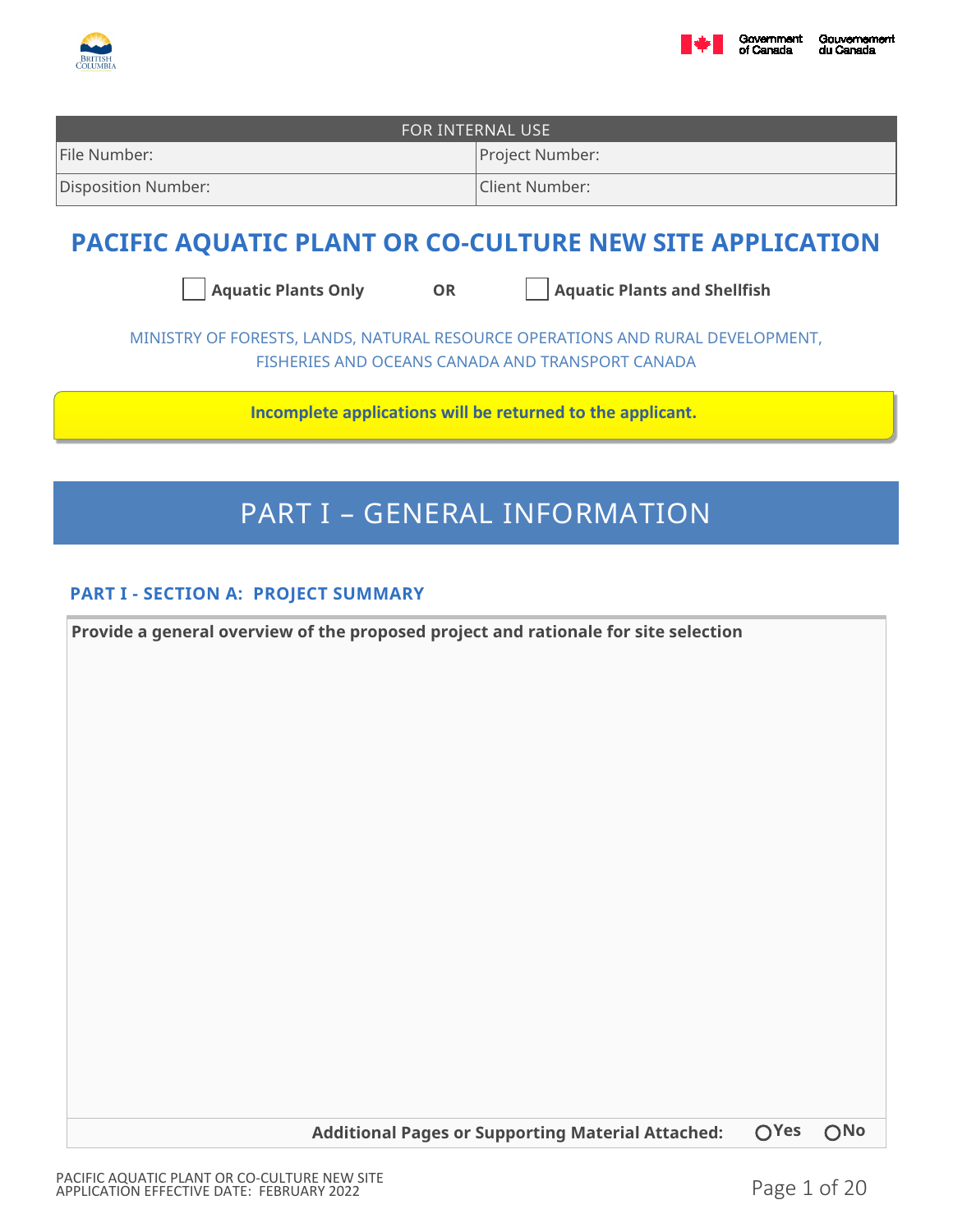

# **PART I - SECTION B: APPLICANT INFORMATION**

| $\Box$ If there will be a different applicant name for the Federal Department of Fisheries and Oceans |
|-------------------------------------------------------------------------------------------------------|
| and/or Transport Canada, please check this box and fill out the additional Appendix A1 and/or A2      |
| as applicable. Appendices are found at the end of this document.                                      |

**Applicant Type:**

 $\Box$  Individual

 $\Box$ 

Registered Business

| 1. Applicant Contact Information:                             |                     |  |  |  |
|---------------------------------------------------------------|---------------------|--|--|--|
| Registered Business Name (if applicable):                     |                     |  |  |  |
| BC Inc. #, BC Registration # or BC Society # (if applicable): |                     |  |  |  |
| Individual Legal name (if applicable):                        |                     |  |  |  |
| <b>First name:</b>                                            | <b>Middle name:</b> |  |  |  |
| Last name:                                                    |                     |  |  |  |
| <b>Business Contact Information:</b>                          |                     |  |  |  |
| Telephone:                                                    | Fax:                |  |  |  |
| Email:                                                        |                     |  |  |  |
| <b>Mailing Address:</b>                                       |                     |  |  |  |
|                                                               |                     |  |  |  |
|                                                               |                     |  |  |  |
| Physical Address:                                             | Same as above       |  |  |  |
|                                                               |                     |  |  |  |
|                                                               |                     |  |  |  |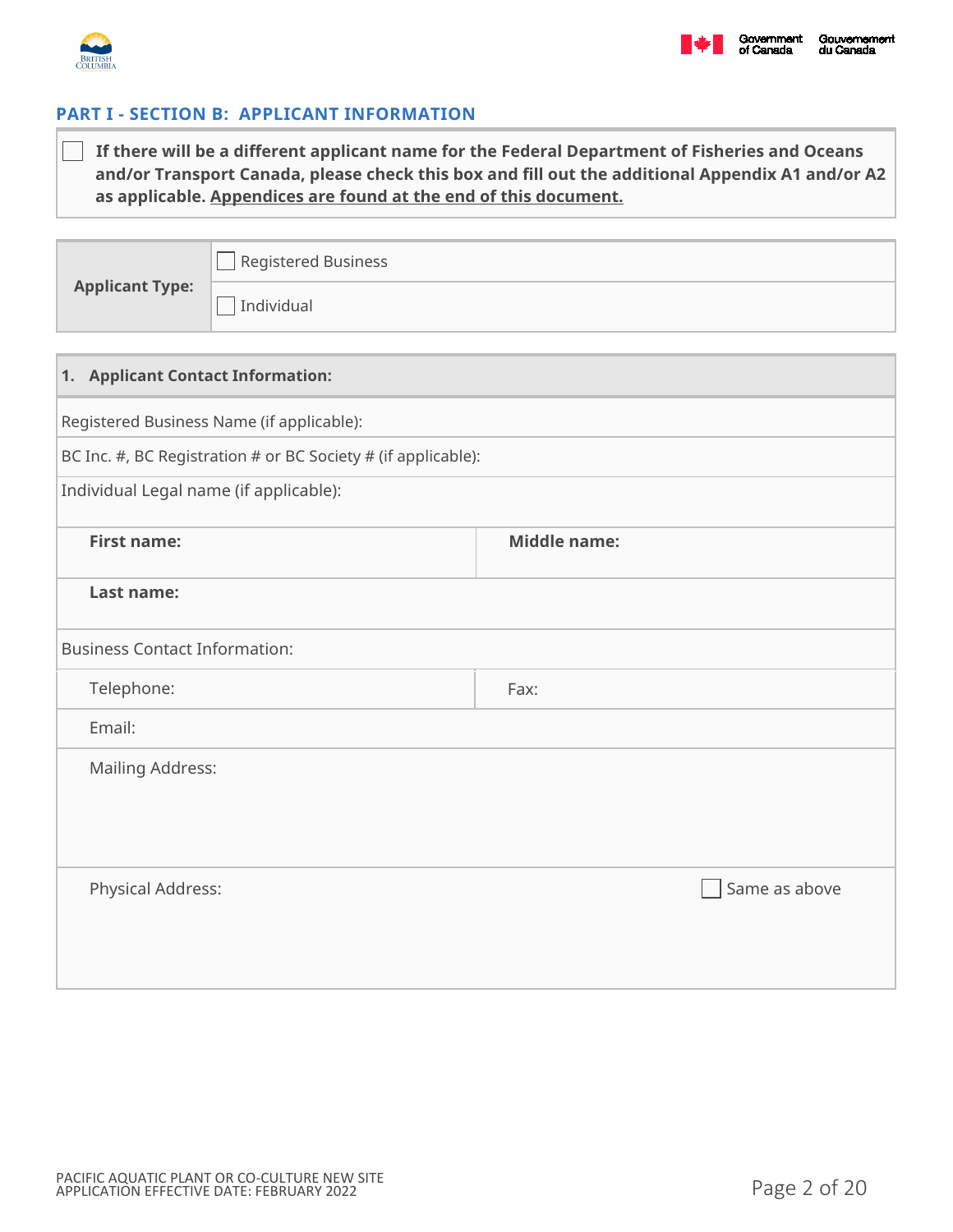



| 2. Primary Contact Information: |             |
|---------------------------------|-------------|
| Name:                           | Telephone:  |
| Title:                          | Cell Phone: |
| Email:                          | Fax:        |

| 3. Agent/Representative Information:         | <b>Not Applicable</b> |  |
|----------------------------------------------|-----------------------|--|
| Name:                                        | Telephone:            |  |
| Email:                                       | Cell Phone:           |  |
| Letter of Authorization Enclosed OYes<br>ONO | Fax:                  |  |

# **PART I - SECTION C: SITE GENERAL INFORMATION AND AREA**

|                | 1. Geographic Location of Site:                                               |
|----------------|-------------------------------------------------------------------------------|
|                | 2. Site Common Name:                                                          |
|                | 3. Pacific Fishery Management Area (PFMA)<br><b>Sub Area</b>                  |
| $\mathbf{4}$ . | <b>Marine Grow out</b><br><b>Hatchery</b><br><b>For Aquatic Plants Only:</b>  |
|                | 5. Land Ownership and Tenure Type                                             |
|                | Provincial Park/Conservancy (managed pursuant to Park Act)                    |
|                | Other Provincial lands (managed pursuant to the Land Act)                     |
|                |                                                                               |
|                | Requested tenure type                                                         |
|                | $\circ$ Lease $\circ$ Licence of Occupation $\circ$ Investigative Use Licence |
|                | Federal Land<br>Private Land<br>Harbour Authority                             |
|                | <b>First Nation Reserve</b><br>Other (describe):                              |
|                |                                                                               |
|                |                                                                               |
|                |                                                                               |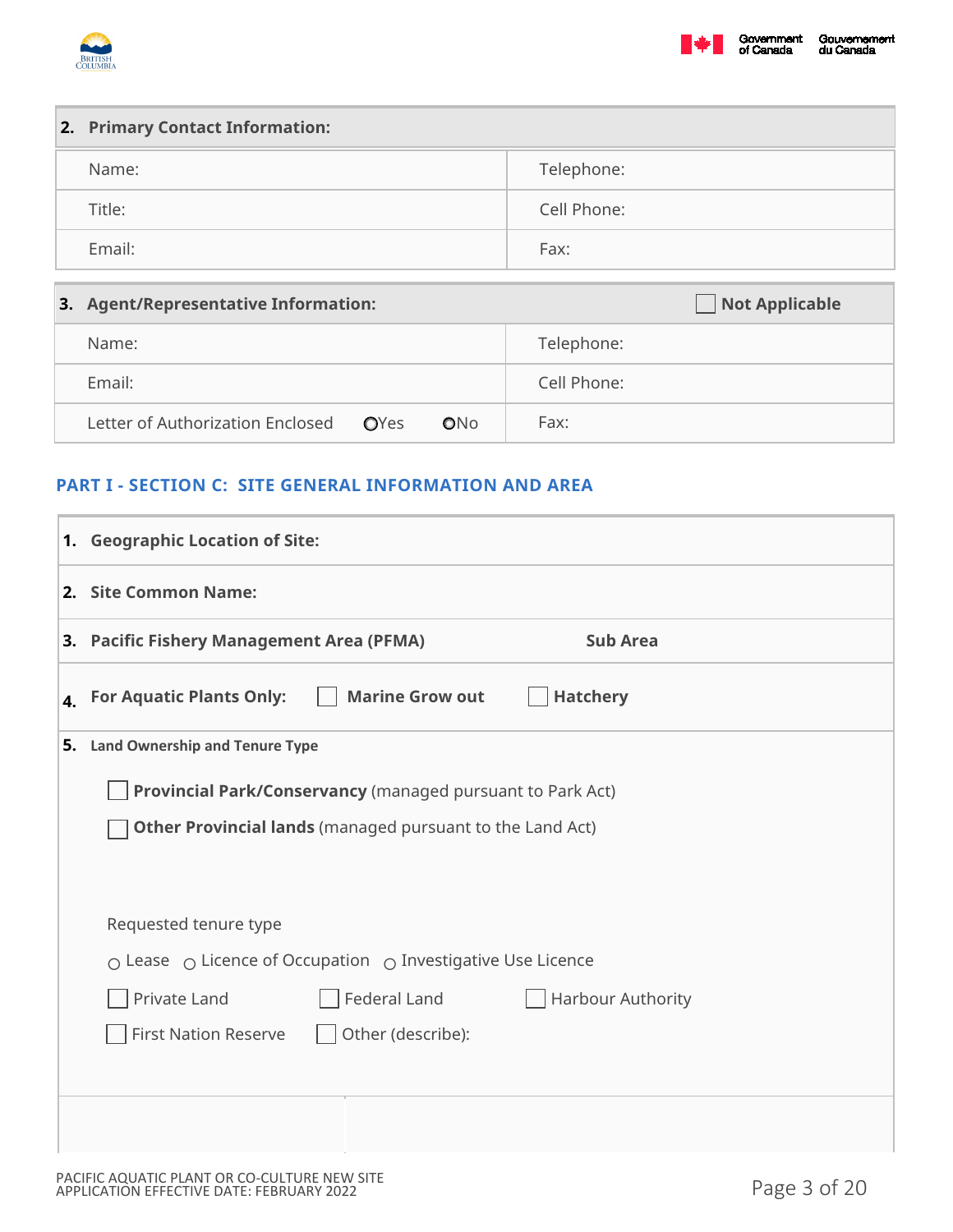



| 6. Is the application area<br>surveyed?                                                                           | $\circ$ Yes – Provide Legal Description of site (e.g. Land District and Lot<br>Number):       |                                                       |
|-------------------------------------------------------------------------------------------------------------------|-----------------------------------------------------------------------------------------------|-------------------------------------------------------|
|                                                                                                                   | O No – Attach separate Metes and Bounds document and/or shapefile<br>as outlined in Section D |                                                       |
| 7. GPS coordinates for the center of the<br>application area/tenure (Report in Decimal<br><b>Degree Minutes):</b> |                                                                                               | Latitude: (DD DD.ddddd):<br>Longitude: (DD DD.ddddd): |
| 8. Estimated Application Area (hectares):                                                                         |                                                                                               |                                                       |

### **PART I - SECTION D: MAPS, DIAGRAMS AND ADDITIONAL REQUIRED DOCUMENTS**

| Check each<br>box to<br>confirm<br>attached | Attach the following maps, diagrams and documents. All documents must be titled, and maps<br>must have a scale.  Please refer to the Mapping Descriptions and Sample Mapping in the<br>Pacific Shellfish Application Guidebook.                                                                                                                                                                                                                         |
|---------------------------------------------|---------------------------------------------------------------------------------------------------------------------------------------------------------------------------------------------------------------------------------------------------------------------------------------------------------------------------------------------------------------------------------------------------------------------------------------------------------|
|                                             | <b>General Location Map:</b> A map at a scale of 1:50,000 to 1:100,000 indicating the general<br>1.<br>location of the area under application, noting the location of significant geographic<br>features, such as a lake, mountain, road, community, etc.                                                                                                                                                                                               |
|                                             | 2. Application Area Map (submit one of the following):<br>a) Shape file: attach a shapefile or .kmz geo-referenced to BC Albers Project (NAD 83),<br>and including a reference map with a Point of Commencement OR<br>b) Metes & Bounds: A map showing a UTM/latitude and longitude of a point of<br>commencement (POC) and a corresponding text description on a separate piece of<br>paper that describes the metes and bounds of the proposed shape. |
|                                             | 3. Top View Operational Diagram: A diagram at the largest scale available for the project<br>location that clearly shows the location of all planned infrastructure, including anchors<br>and anchor lines (if applicable) in relation to the bathymetry at the site (include more than<br>1 diagram if necessary).                                                                                                                                     |
|                                             | 4. Side View Operational Diagram, based on the culture type: A scaled schematic<br>diagram(s) showing a side view of the proposed operation, which includes all<br>infrastructure, including anchors and anchor lines (if applicable) . Distances from seabed<br>to infrastructure, and infrastructure to LLWM must be included. All depths of works<br>within water column to be displayed.                                                            |
|                                             | Debris Management Plan: A plan outlining the management of infrastructure, gear, and<br>5.<br>equipment to minimize the generation of debris and ensure any debris generated does<br>not enter the marine environment. Aquatic Plant culture conditions of licence prohibit the<br>introduction of refuse and debris into the marine environment - Debris Management Plan<br>guidance is found here.                                                    |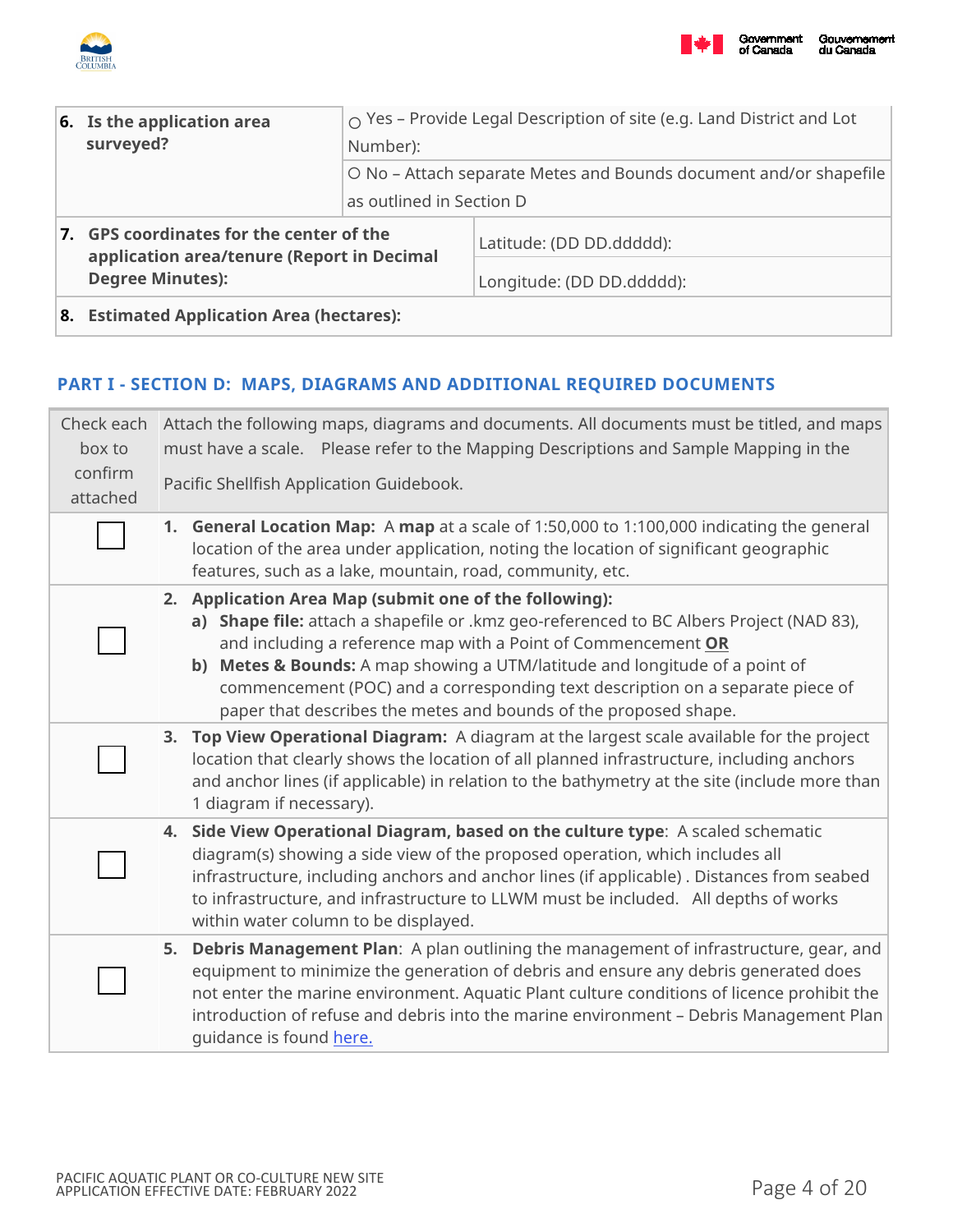

# **PART I - SECTION E: FIRST NATIONS CONSIDERATION**

Canada and the Province of British Columbia are legally obligated to consult and, where appropriate, accommodate First Nations on decisions that could impact treaty rights or Aboriginal rights and title ("Aboriginal Interests"). Federal and Provincial decision makers are responsible for ensuring adequate and appropriate consultation and accommodations.

For more information please review the information available on the Ministry of Forests, Lands, Natural Resource Operations and Rural Development website: 'Consulting with First Nations'. Specifically, proponents are advised to review: "Guide to Involving Proponents When Consulting First Nations" (**[http://www2.gov.bc.ca/gov/content/environment/natural-resource-stewardship/consulting-with](http://www2.gov.bc.ca/gov/content/environment/natural-resource-stewardship/consulting-with-first-nations)[first-nations](http://www2.gov.bc.ca/gov/content/environment/natural-resource-stewardship/consulting-with-first-nations)**).

Proponents are encouraged to engage with First Nations as early as possible in the planning stages to build relationships and for information sharing purposes. You may use the Province's Consultative Areas Database to identify which First Nations to engage:

**[https://www2.gov.bc.ca/gov/content/data/geographic-data-services/land-use/contacts-for-first](https://www2.gov.bc.ca/gov/content/data/geographic-data-services/land-use/contacts-for-first-nation-consultation-areas)[nation-consultation-areas](https://www2.gov.bc.ca/gov/content/data/geographic-data-services/land-use/contacts-for-first-nation-consultation-areas)**

Is a summary of information sharing attached?  $\bigcirc$  Yes  $\bigcirc$  No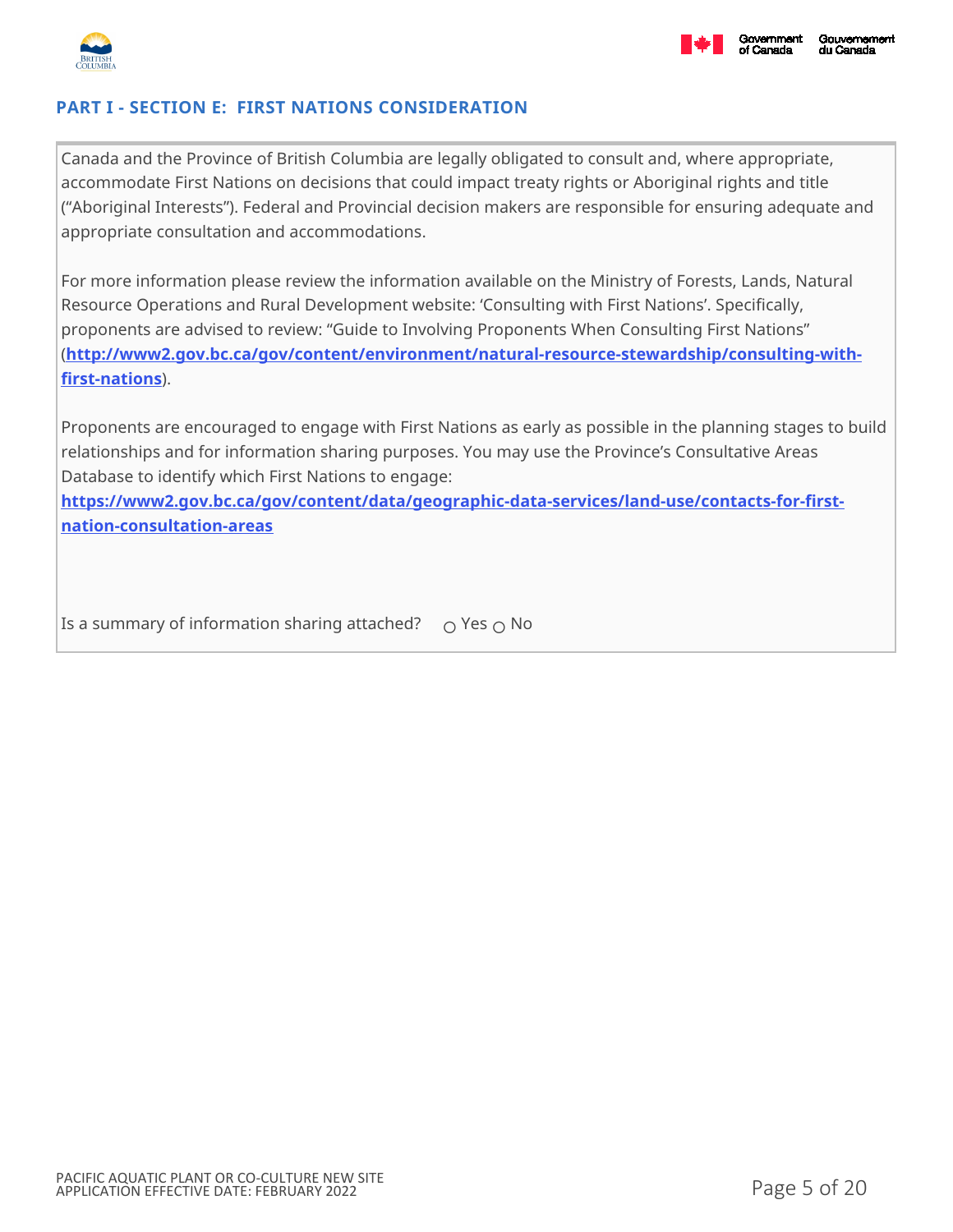



### **PART I - SECTION F: CULTURE AND INFRASTRUCTURE INFORMATION**

| 1.                              | <b>Proposed Culture Type:</b>                                              |                                                |                                    |
|---------------------------------|----------------------------------------------------------------------------|------------------------------------------------|------------------------------------|
|                                 | <b>CULTURE TYPE</b>                                                        | <b>SHELLFISH/AQUATIC</b><br><b>PLANTS/BOTH</b> | <b>Proposed Area</b><br>(hectares) |
| <b>Intertidal Beach Culture</b> |                                                                            | Choose an item.                                |                                    |
|                                 | <b>Intertidal Beach Culture</b>                                            | Choose an item.                                |                                    |
| Deepwater Suspended Culture     |                                                                            | Choose an item.                                |                                    |
| Deepwater Suspended Culture     |                                                                            | Choose an item.                                |                                    |
| Subtidal On/In Bottom Culture   |                                                                            | Choose an item.                                |                                    |
| Subtidal On/In Bottom Culture   |                                                                            | Choose an item.                                |                                    |
| area (m)?                       | What is the maximum subtidal culture depth within the proposed application |                                                |                                    |
| (hectares)?                     | How much of the subtidal application area has depths greater than 30m      |                                                |                                    |

| $\overline{2}$ . |                      | <b>Proposed Infrastructure:</b> |                     |                 |                                                                               |                     |
|------------------|----------------------|---------------------------------|---------------------|-----------------|-------------------------------------------------------------------------------|---------------------|
|                  | <b>STRUCTURE</b>     |                                 | <b>CULTURE TYPE</b> | <b>QUANTITY</b> | DIMENSIONS (m OR $m^2$ ) TOTAL AREA (m <sup>2</sup> ) OF<br>OF EACH STRUCTURE | <b>STRUCTURE(S)</b> |
|                  | <b>Culture Rafts</b> |                                 | $\boxdot$ Deepwater | 10              | $25m \times 25m$                                                              | $6250 \; m^2$       |
|                  |                      | Living Accommodation            | Deepwater           |                 |                                                                               |                     |
|                  |                      | Work Float with Toilet          | Deepwater           |                 |                                                                               |                     |
|                  | Work Float(s)        |                                 | Deepwater           |                 |                                                                               |                     |
|                  |                      |                                 |                     |                 |                                                                               |                     |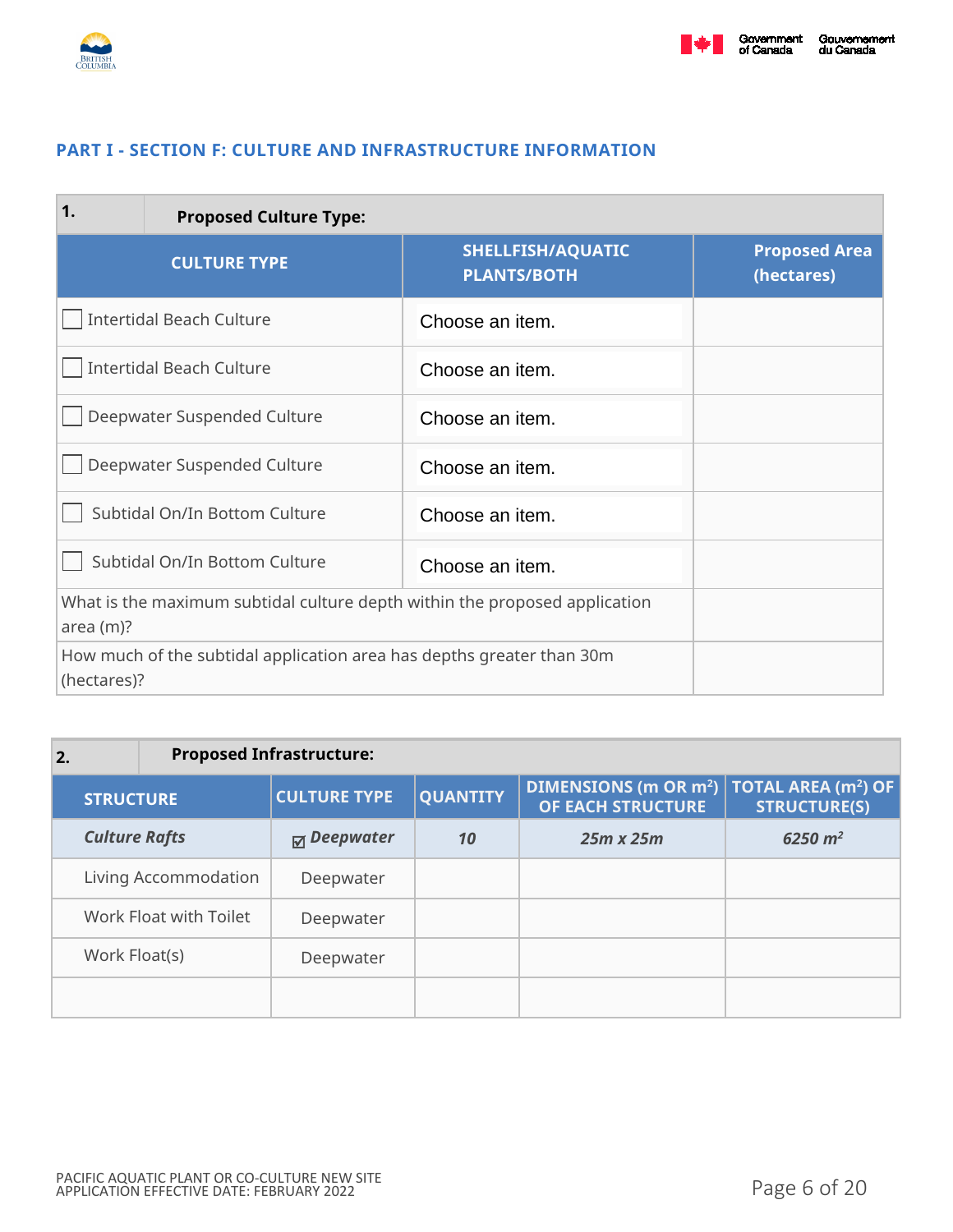

#### **PART I - SECTION F: CULTURE AND INFRASTRUCTURE INFORMATION CONTINUED:**

| 2.<br><b>Proposed Infrastructure (cont'd):</b> |                     |                 |                 |                                                                         |                                                      |
|------------------------------------------------|---------------------|-----------------|-----------------|-------------------------------------------------------------------------|------------------------------------------------------|
| <b>STRUCTURE</b>                               | <b>CULTURE TYPE</b> | <b>SPECIES</b>  | <b>QUANTITY</b> | <b>DIMENSIONS (m</b><br>OR m <sup>2</sup> ) OF EACH<br><b>STRUCTURE</b> | <b>TOTAL AREA (m<sup>2</sup>)</b><br>OF STRUCTURE(S) |
| Longlines                                      | Intertidal          | Choose an Item. |                 |                                                                         |                                                      |
|                                                | Deepwater           | Choose an Item. |                 |                                                                         |                                                      |
|                                                | Subtidal            | Choose an Item. |                 |                                                                         |                                                      |
| <b>Culture Rafts</b>                           | Deepwater           | Choose an Item. |                 |                                                                         |                                                      |
| Predator                                       | Intertidal          | Choose an Item. |                 |                                                                         |                                                      |
| Netting                                        | Deepwater           | Choose an Item. |                 |                                                                         |                                                      |
|                                                | Subtidal            | Choose an Item. |                 |                                                                         |                                                      |
| Predator<br>Protection                         | Intertidal          | Choose an Item. |                 |                                                                         |                                                      |
| Tubes                                          | Subtidal            | Choose an Item. |                 |                                                                         |                                                      |
| Retention                                      | Intertidal          | Choose an Item. |                 |                                                                         |                                                      |
| Fencing                                        | Subtidal            | Choose an Item. |                 |                                                                         |                                                      |
| Floating<br>Upweller<br>System (FLUPSY)        | Deepwater           | Choose an Item. |                 |                                                                         |                                                      |
| Other:                                         | Intertidal          | Choose an Item. |                 |                                                                         |                                                      |
|                                                | Deepwater           | Choose an Item. |                 |                                                                         |                                                      |
|                                                | Subtidal            | Choose an Item. |                 |                                                                         |                                                      |
| Other:                                         | Intertidal          | Choose an Item. |                 |                                                                         |                                                      |
|                                                | Deepwater           | Choose an Item. |                 |                                                                         |                                                      |
|                                                | Subtidal            | Choose an Item. |                 |                                                                         |                                                      |
| Other:                                         | Intertidal          | Choose an Item. |                 |                                                                         |                                                      |
|                                                | Deepwater           | Choose an Item. |                 |                                                                         |                                                      |
|                                                | Subtidal            | Choose an Item. |                 |                                                                         |                                                      |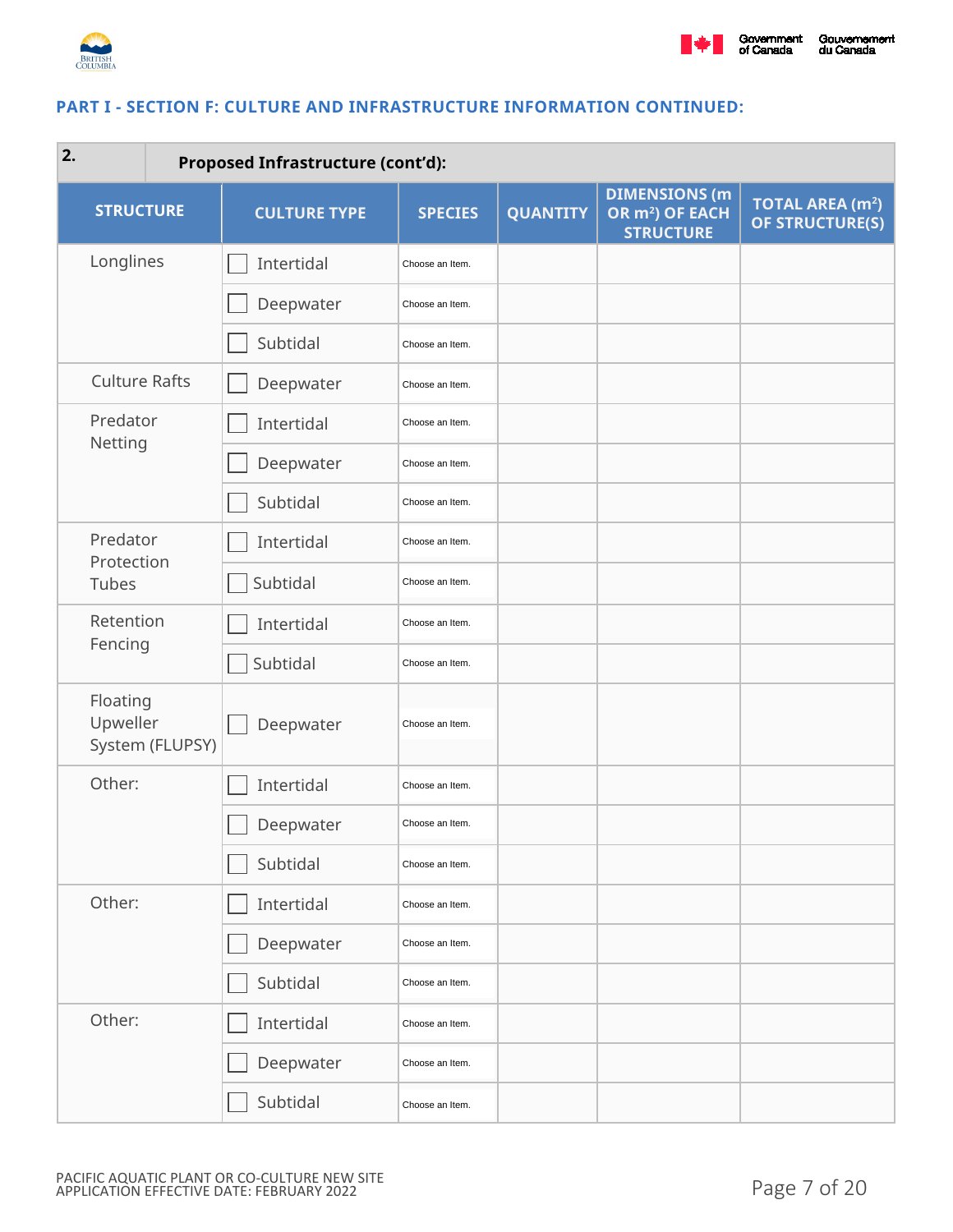

#### **PART I - SECTION F: CULTURE AND INFRASTRUCTURE INFORMATION CONTINUED**

| 3.                   | <b>Proposed Ancillary and Navigational Structures:</b> |                                                                            |
|----------------------|--------------------------------------------------------|----------------------------------------------------------------------------|
| <b>STRUCTURE</b>     |                                                        | <b>DESCRIPTION</b>                                                         |
| <b>Site Markings</b> |                                                        | concrete blocks placed along the perimeter of the site as per site diagram |
| Equipment            | <b>Remote Setting</b>                                  |                                                                            |
| Site Marking         |                                                        |                                                                            |
|                      | <b>Navigation Markers</b>                              |                                                                            |
|                      | Anchor blocks                                          |                                                                            |
|                      | Other Structures:                                      |                                                                            |

| 4.        | <b>Proposed Substrate Modification:</b> |
|-----------|-----------------------------------------|
| Describe: |                                         |
|           |                                         |
|           |                                         |
|           |                                         |
|           |                                         |
|           |                                         |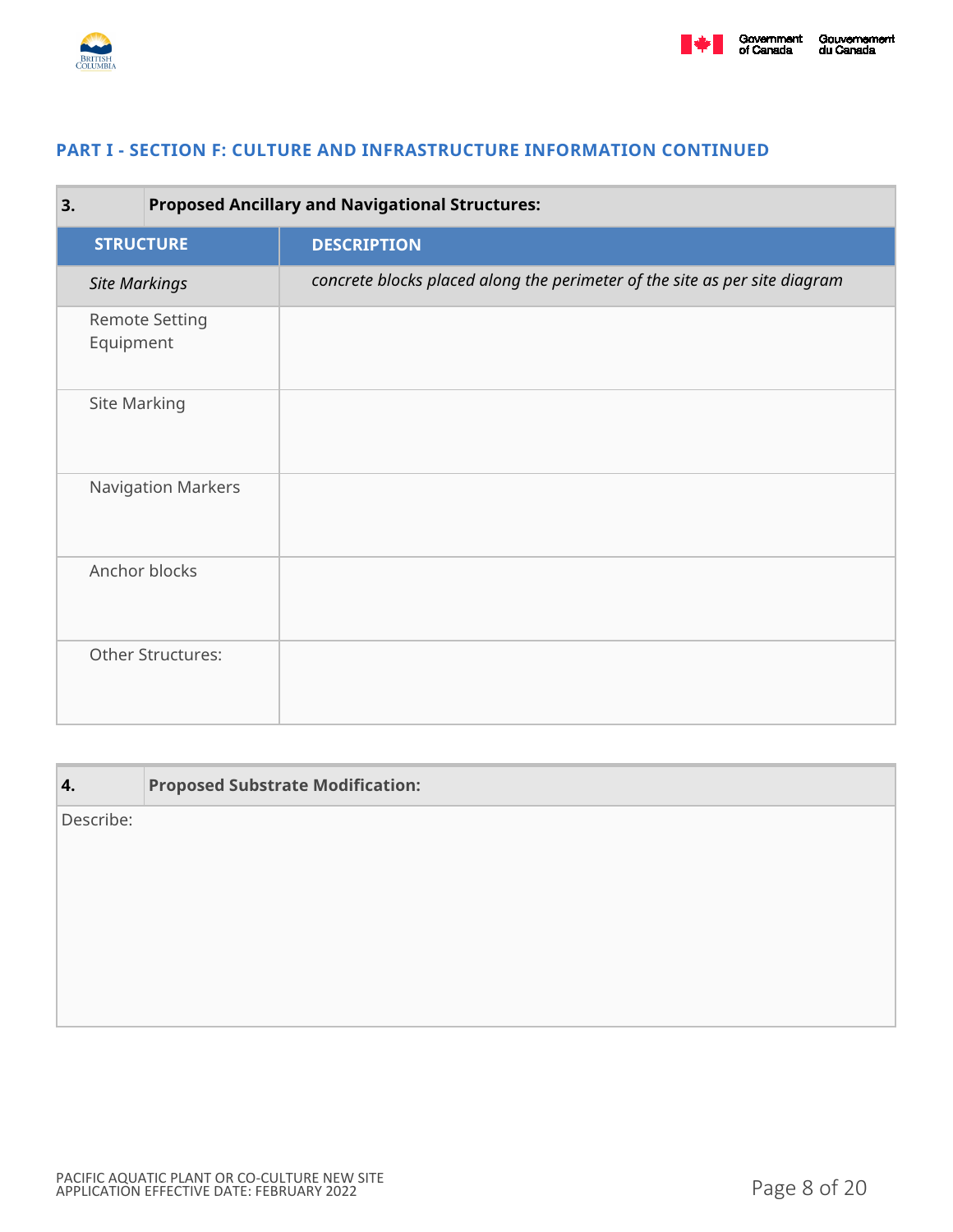



# PART II – INFORMATION FOR THE BC MINISTRY OF FORESTS, LANDS, NATURAL RESOURCE OPERATIONS AND RURAL DEVELOPMENT (FLNRORD)

The following information, along with Part I and Part V is required for the review of the Provincial Crown Land Tenure application pursuant to the BC *Land Act.*

### **PART II - SECTION A: SITING CONSIDERATIONS**

**Applicants must respond to each consideration and may be required to provide additional information in some situations.** 

| Does your proposal have the potential to infringe on the riparian rights of an<br>1.<br>upland owner?        |                        |  |
|--------------------------------------------------------------------------------------------------------------|------------------------|--|
| Letter of upland owner consent enclosed: $\bigcirc$ Yes $\bigcirc$ No $\bigcirc$ N/A                         |                        |  |
| 2. Is the intended use consistent with approved local government bylaws for<br>land use planning and zoning? | $\circ$ Yes $\circ$ No |  |
| Provide the name of the local government(s) for the area under application [required]:                       |                        |  |
| Describe any applicable bylaws or zoning for the proposed area:                                              |                        |  |
| If No, have you contacted the local government?                                                              | $\cap$ Yes $\cap$ No   |  |
| Summary of interactions with local government attached: $\circ$ Yes $\circ$ No $\circ$ N/A                   |                        |  |

## **PART II - SECTION B: ADDITIONAL CROWN LANDS INFORMATION**

| 1. Are all applicants Canadian Citizens or Permanent<br><b>Residents; or if a corporation, registered</b><br>partnership, cooperative or non-profit society, is it<br>registered in BC? | $\overline{1}_\text{O}$ Yes $_\text{O}$ No                                       |
|-----------------------------------------------------------------------------------------------------------------------------------------------------------------------------------------|----------------------------------------------------------------------------------|
| 2. Is/Are applicant(s) 19 years of age or older?                                                                                                                                        | $\circ$ Yes $\circ$ No                                                           |
| 3. For applications made by more than one<br>individual:                                                                                                                                | $\bigcirc$ N/A $\bigcirc$ Joint Tenant <b>OR</b> $\bigcirc$ Tenants in<br>Common |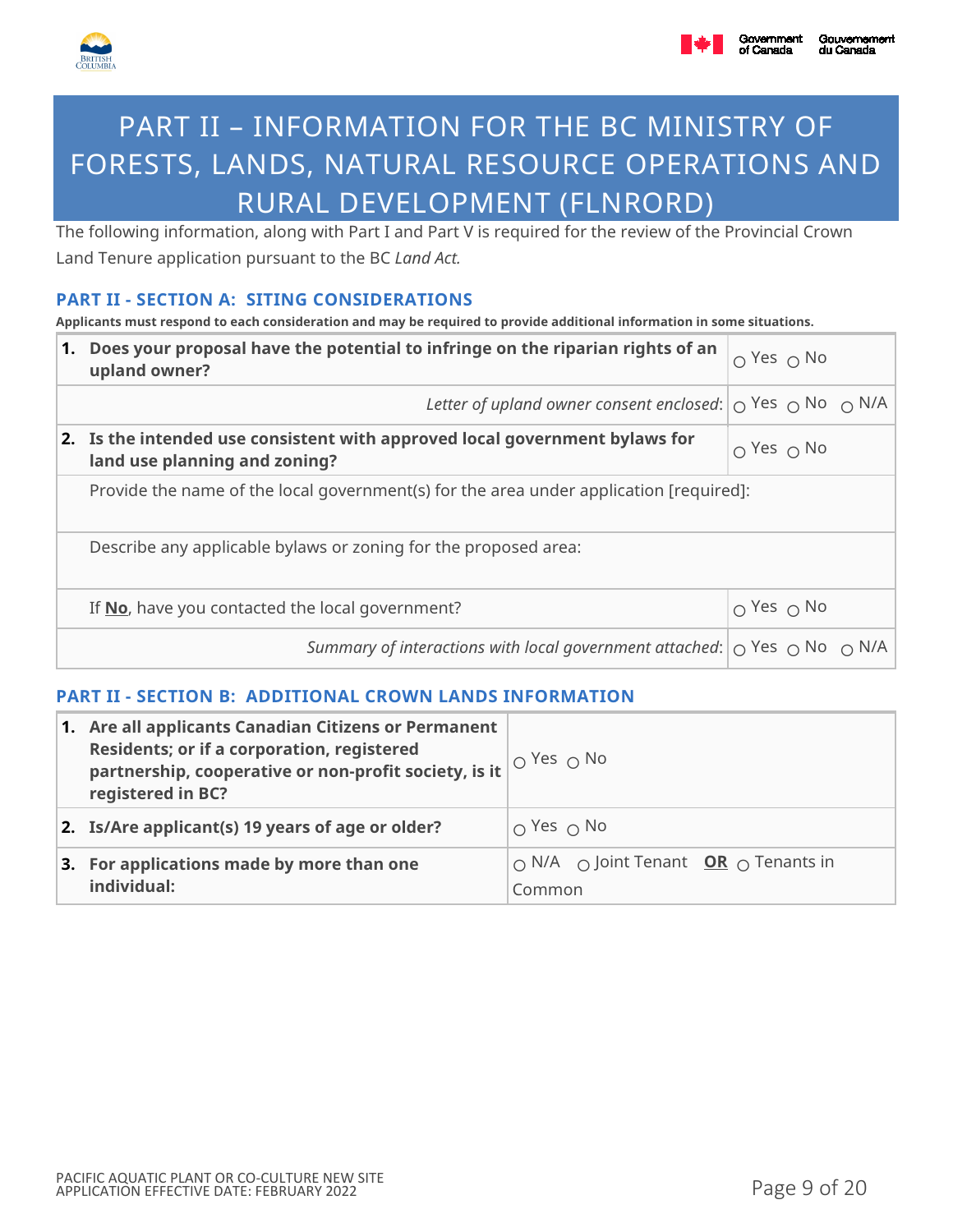



## **PART II - SECTION C: WATER USE**

|    | 1. Will fresh water be diverted or used<br>at the site for the operation of the | $\circ$ Yes (Complete Question 2 & 3)                 |                                     |  |
|----|---------------------------------------------------------------------------------|-------------------------------------------------------|-------------------------------------|--|
|    | facility, living accommodations or<br>other purposes?                           | $\circ$ No planned water usage (continue to Part III) |                                     |  |
|    | 2. Fresh water source:                                                          |                                                       | Ground Water   Surface Water        |  |
|    | (check all that apply)                                                          |                                                       | Water Source Name:                  |  |
| 3. | Do you have any existing water<br>licences and/or have you submitted            | $O$ Yes                                               | <b>Application Tracking Number:</b> |  |
|    | any water licence applications?                                                 |                                                       | Existing Water Licence Number:      |  |
|    |                                                                                 | $O$ No                                                |                                     |  |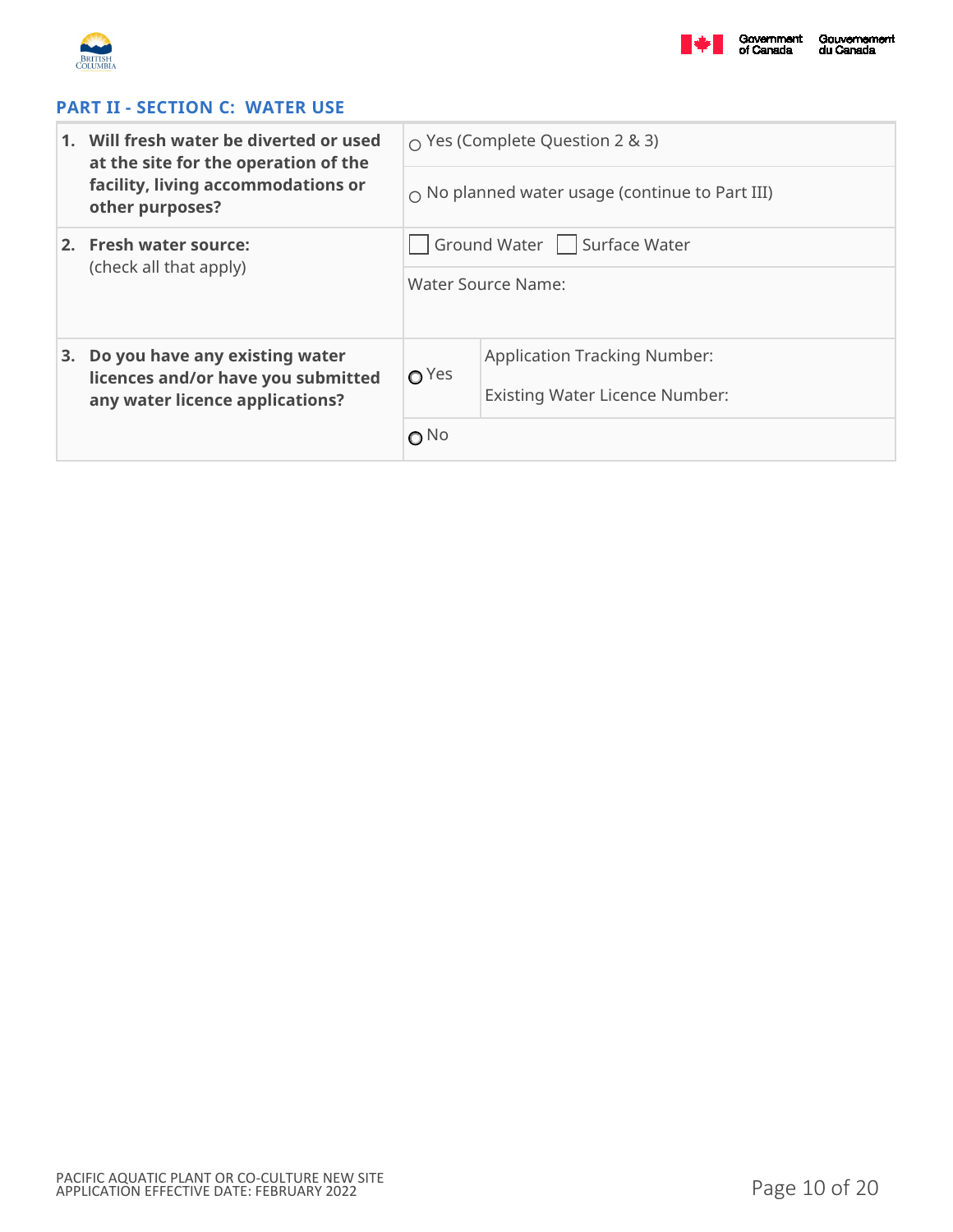

# PART III – INFORMATION FOR THE BC MINISTRY OF FORESTS, LANDS, NATURAL RESOURCE OPERATIONS AND RURAL DEVELOPMENT (FLNRORD) AND FISHERIES AND OCEANS

Aquatic Plants are licenced by the Provincial Government pursuant to the BC *Fish and Seafood Act*

Shellfish is licenced by Fisheries and Oceans pursuant to the *Pacific Aquaculture Regulations*

### **PART III - SECTION A1: PROPOSED SHELLFISH SPECIES**

|                              | <b>CULTURE TYPE</b>                 | <b>FIRST YEAR Of</b><br><b>PRODUCTION</b><br>(click or tap each box<br>to select date) | <b>ANNUAL</b><br><b>PRODUCTION</b><br>ESTIMATE (t) | <b>SOURCE OF STOCK</b> |                              |                                       |
|------------------------------|-------------------------------------|----------------------------------------------------------------------------------------|----------------------------------------------------|------------------------|------------------------------|---------------------------------------|
| <b>SPECIES NAME</b>          |                                     |                                                                                        |                                                    | <b>Hatchery</b>        | <b>Natural</b><br><b>Set</b> | <b>Other</b><br>(complete<br>Table B) |
| SELECT A SPECIES - SHELLFISH | Intertidal<br>Deepwater<br>Subtidal |                                                                                        |                                                    |                        |                              |                                       |
| SELECT A SPECIES - SHELLFISH | Intertidal<br>Deepwater<br>Subtidal |                                                                                        |                                                    |                        |                              |                                       |
| SELECT A SPECIES - SHELLFISH | Intertidal<br>Deepwater<br>Subtidal |                                                                                        |                                                    |                        |                              |                                       |
| SELECT A SPECIES - SHELLFISH | Intertidal<br>Deepwater<br>Subtidal |                                                                                        |                                                    |                        |                              |                                       |
| SELECT A SPECIES - SHELLFISH | Intertidal<br>Deepwater<br>Subtidal |                                                                                        |                                                    |                        |                              |                                       |
| SELECT A SPECIES - SHELLFISH | Intertidal<br>Deepwater<br>Subtidal |                                                                                        |                                                    |                        |                              |                                       |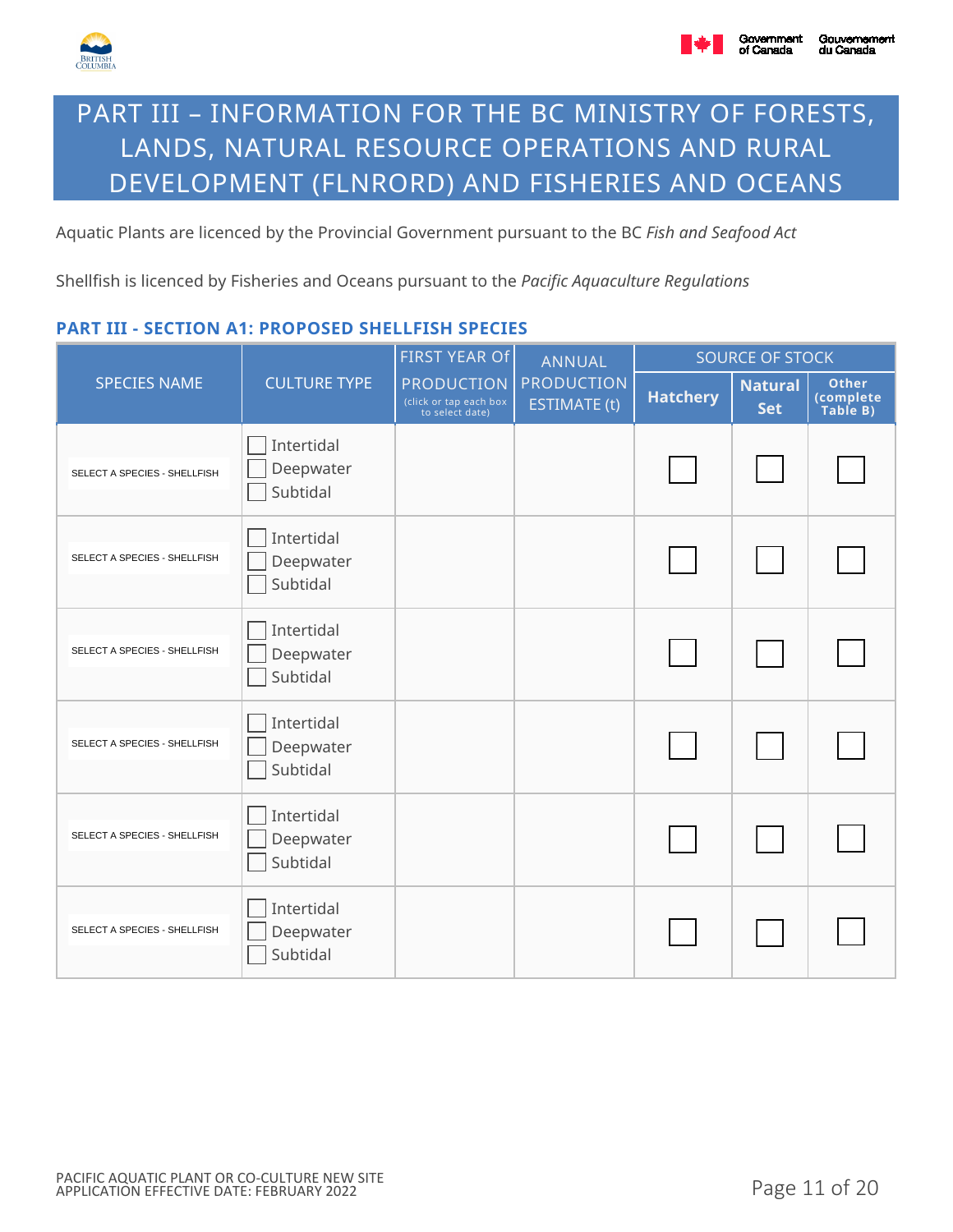

### **PART III - SECTION A1: PROPOSED SHELLFISH SPECIES CONTINUED**

| TABLE B: PROVIDE A SHORT DESCRIPTION OF "OTHER " SEED SOURCE STOCK BY SPECIES IF APPLICABLE: |                          |  |  |  |  |
|----------------------------------------------------------------------------------------------|--------------------------|--|--|--|--|
| <b>I</b> SPECIES                                                                             | <b>SEED SOURCE STOCK</b> |  |  |  |  |
|                                                                                              |                          |  |  |  |  |
|                                                                                              |                          |  |  |  |  |
|                                                                                              |                          |  |  |  |  |

# **PART III - SECTION A2: PROPOSED AQUATIC PLANT SPECIES**

|                               |                                     | <b>FIRST YEAR Of</b>                                           |                                                           | <b>SOURCE OF STOCK</b>              |                                                                   |  |
|-------------------------------|-------------------------------------|----------------------------------------------------------------|-----------------------------------------------------------|-------------------------------------|-------------------------------------------------------------------|--|
| <b>SPECIES NAME</b>           | <b>CULTURE TYPE</b>                 | <b>PRODUCTION</b><br>(click or tap each box<br>to select date) | <b>ANNUAL</b><br><b>PRODUCTION</b><br><b>ESTIMATE (t)</b> | <b>Seed Stock (within</b><br>50 km) | <b>Seed Stock</b><br>(Other)<br><b>Complete</b><br><b>Table B</b> |  |
| Species Name (Choose an item) | Intertidal<br>Deepwater<br>Subtidal |                                                                |                                                           |                                     |                                                                   |  |
| Species Name (Choose an item) | Intertidal<br>Deepwater<br>Subtidal |                                                                |                                                           |                                     |                                                                   |  |
| Species Name (Choose an item) | Intertidal<br>Deepwater<br>Subtidal |                                                                |                                                           |                                     |                                                                   |  |
| Species Name (Choose an item) | Intertidal<br>Deepwater<br>Subtidal |                                                                |                                                           |                                     |                                                                   |  |
| Species Name (Choose an item) | Intertidal<br>Deepwater<br>Subtidal |                                                                |                                                           |                                     |                                                                   |  |
| Species Name (Choose an item) | Intertidal<br>Deepwater<br>Subtidal |                                                                |                                                           |                                     |                                                                   |  |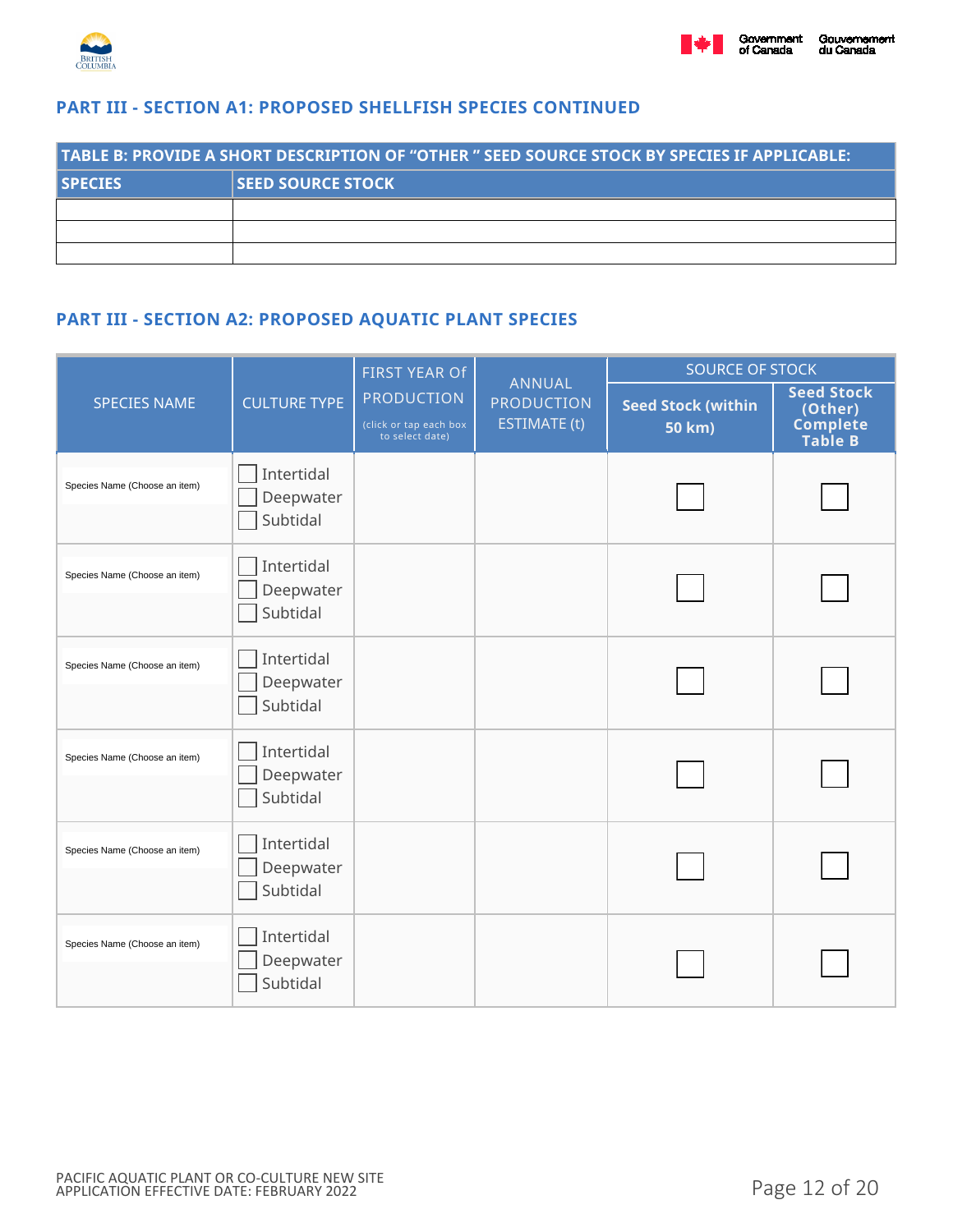



| TABLE B: PROVIDE BY SPECIES SUPPORTING INFORMATION WHY  SEED STOCK SOURCING  GREATER THAN 50 KM: [ |                               |  |  |  |  |
|----------------------------------------------------------------------------------------------------|-------------------------------|--|--|--|--|
| <b>SPECIES</b>                                                                                     | <b>SUPPORTING INFORMATION</b> |  |  |  |  |
|                                                                                                    |                               |  |  |  |  |
|                                                                                                    |                               |  |  |  |  |
|                                                                                                    |                               |  |  |  |  |

### **PART III - SECTION B: FISHERIES PROTECTION**

Fisheries and Oceans Canada – Aquaculture Management Division (DFO - AMD) is responsible for the sustainable management of aquaculture in British Columbia. Like other types of industrial development taking place in and around water, aquaculture projects have the potential to affect fish and fish habitat.

| <b>NOTE:</b> Aquaculture activities must not result in harm to a Species at Risk Act (SARA) listed species, their |
|-------------------------------------------------------------------------------------------------------------------|
| residence, or their critical habitat, as defined in the associated Recovery Strategy, or Action Plan.             |
| Aquaculture activities are not permitted in Wildlife Management Areas.                                            |

|                                                                                                                                                                                                                                                                      | 1. Intertidal Culture Operations |                |                                                                                                      |             | <b>Not Applicable</b> |  |
|----------------------------------------------------------------------------------------------------------------------------------------------------------------------------------------------------------------------------------------------------------------------|----------------------------------|----------------|------------------------------------------------------------------------------------------------------|-------------|-----------------------|--|
| a) Are you proposing to use any temporary or permanent aquaculture structures or equipment i.e<br>install geoduck tubes or rack and bag structures, a motorized vehicle or "stinger" (high pressure<br>water wand harvesting gear) in any of the following habitats? |                                  |                |                                                                                                      |             |                       |  |
|                                                                                                                                                                                                                                                                      |                                  | $\mathbf{i}$ . | intertidal stream channels                                                                           | $O$ Yes     | $\circ$ No            |  |
|                                                                                                                                                                                                                                                                      |                                  | ii.            | eelgrass beds (Zostera sp.)                                                                          | $O$ Yes     | $\circ$ No            |  |
|                                                                                                                                                                                                                                                                      |                                  | iii.           | fish spawning areas                                                                                  | $O$ Yes     | $\circ$ No            |  |
|                                                                                                                                                                                                                                                                      |                                  | iv.            | SARA listed species, critical habitat, and/or residence                                              | $\circ$ Yes | $\circ$ No            |  |
|                                                                                                                                                                                                                                                                      |                                  |                | If Yes, describe the activities:                                                                     |             |                       |  |
|                                                                                                                                                                                                                                                                      |                                  |                | b) Will you use a Mechanical Clam Harvesting Machine or 'stinger' harvest gear<br>in the intertidal? | O Yes       | $\circ$ No            |  |
|                                                                                                                                                                                                                                                                      | $\mathsf{C}$                     |                | How will you be accessing the proposed area?                                                         |             |                       |  |

**NOTE:** Aquaculture activities may not occur in salt marsh habitat.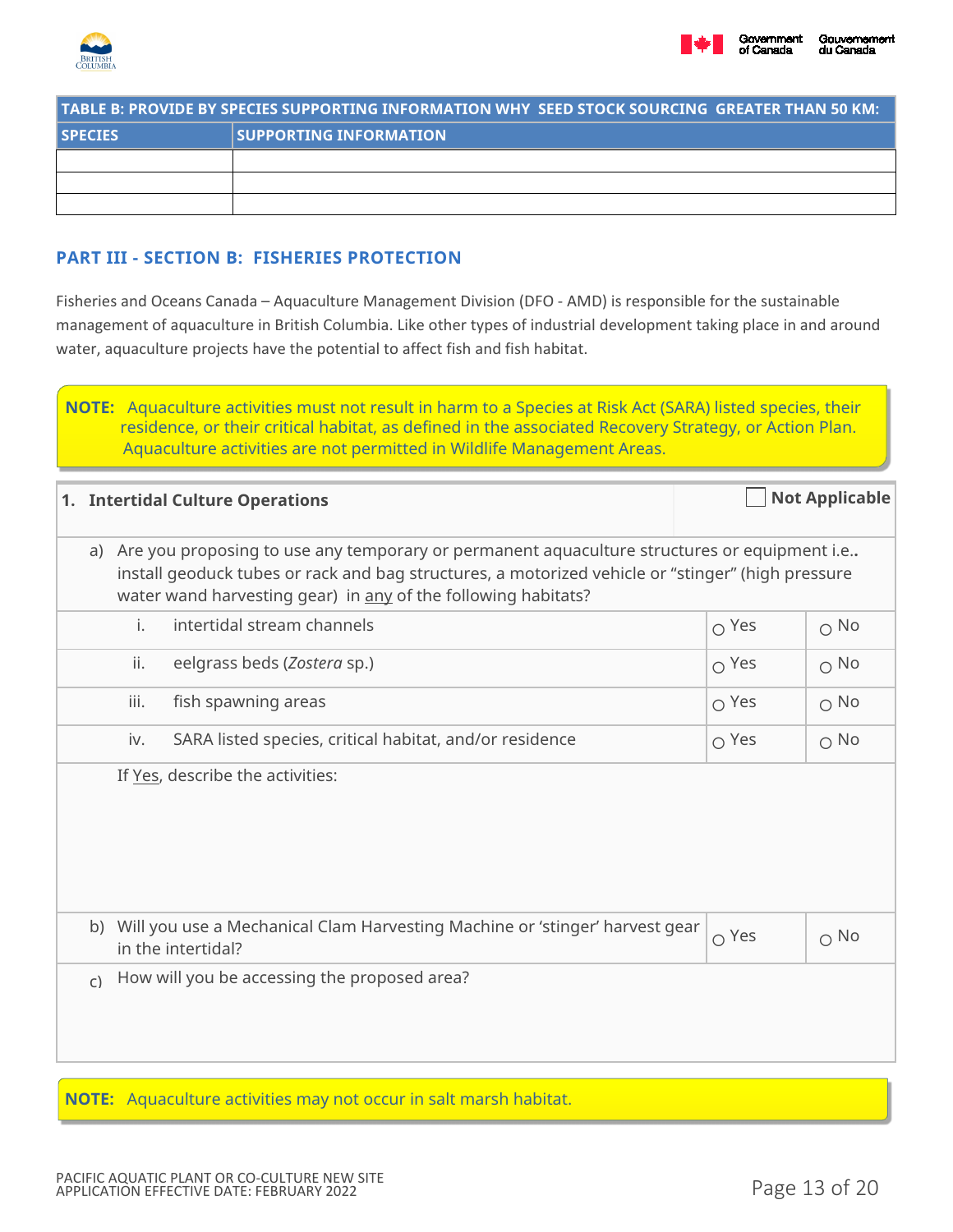



|                                                                                                                                                                   | <b>Not Applicable</b><br>2. Deep Water/Suspended Culture Operations                                                                                                                                                                        |                                                                                                                                                                                              |              |             |  |
|-------------------------------------------------------------------------------------------------------------------------------------------------------------------|--------------------------------------------------------------------------------------------------------------------------------------------------------------------------------------------------------------------------------------------|----------------------------------------------------------------------------------------------------------------------------------------------------------------------------------------------|--------------|-------------|--|
|                                                                                                                                                                   |                                                                                                                                                                                                                                            | a) Are you proposing to install any aquaculture structures or conduct<br>aquaculture activities (including anchor system placement) in waters<br>shallower than the 10m bathymetric contour? | $\circ$ Yes  | $\Omega$ No |  |
|                                                                                                                                                                   | b) Are you proposing to install any aquaculture structures or conduct aquaculture activities (including<br>anchor system placement) in waters deeper than 10m (measured from chart datum) and over any of<br>the following habitats/areas? |                                                                                                                                                                                              |              |             |  |
|                                                                                                                                                                   | rocky reefs<br>i.                                                                                                                                                                                                                          |                                                                                                                                                                                              | $\circ$ Yes  | $\circ$ No  |  |
|                                                                                                                                                                   | ii.                                                                                                                                                                                                                                        | eelgrass beds (Zostera sp.)                                                                                                                                                                  | $O$ Yes      | $\circ$ No  |  |
|                                                                                                                                                                   | iii.<br>kelp beds                                                                                                                                                                                                                          |                                                                                                                                                                                              | $\Omega$ Yes | $\circ$ No  |  |
|                                                                                                                                                                   | fish spawning areas<br>iv.                                                                                                                                                                                                                 |                                                                                                                                                                                              | $\Omega$ Yes | $\circ$ No  |  |
|                                                                                                                                                                   | V.<br>complexes                                                                                                                                                                                                                            | glass sponge complexes (Hexactinellidae) and/or coral                                                                                                                                        | $\Omega$ Yes | $\circ$ No  |  |
|                                                                                                                                                                   | vi.                                                                                                                                                                                                                                        | SARA listed species, critical habitat, and/or residence                                                                                                                                      | $\Omega$ Yes | $\circ$ No  |  |
|                                                                                                                                                                   | vii.                                                                                                                                                                                                                                       | <b>Rockfish Conservation Areas</b>                                                                                                                                                           | $\Omega$ Yes | $\circ$ No  |  |
|                                                                                                                                                                   | viii.                                                                                                                                                                                                                                      | Southern Resident Killer Whale management areas<br>https://www.pac.dfo-mpo.gc.ca/whales-baleines/srkw-measures-mesures-ers-eng.html                                                          | $\circ$ Yes  | $\circ$ No  |  |
|                                                                                                                                                                   | ix.<br>Zones                                                                                                                                                                                                                               | Federal Integrated Geoduck Management Framework Red<br>https://www.pac.dfo-mpo.gc.ca/aquaculture/management-gestion/geoduck-panope/index-eng.html                                            | $\circ$ Yes  | $\circ$ No  |  |
| If Yes, describe the structures, habitat, and method for installation:<br>What is the minimum depth (m) below structures at zero tide (as measured from the<br>C) |                                                                                                                                                                                                                                            |                                                                                                                                                                                              |              |             |  |
|                                                                                                                                                                   | deepest hanging trays, lines, etc. to the sea floor)?:                                                                                                                                                                                     |                                                                                                                                                                                              |              |             |  |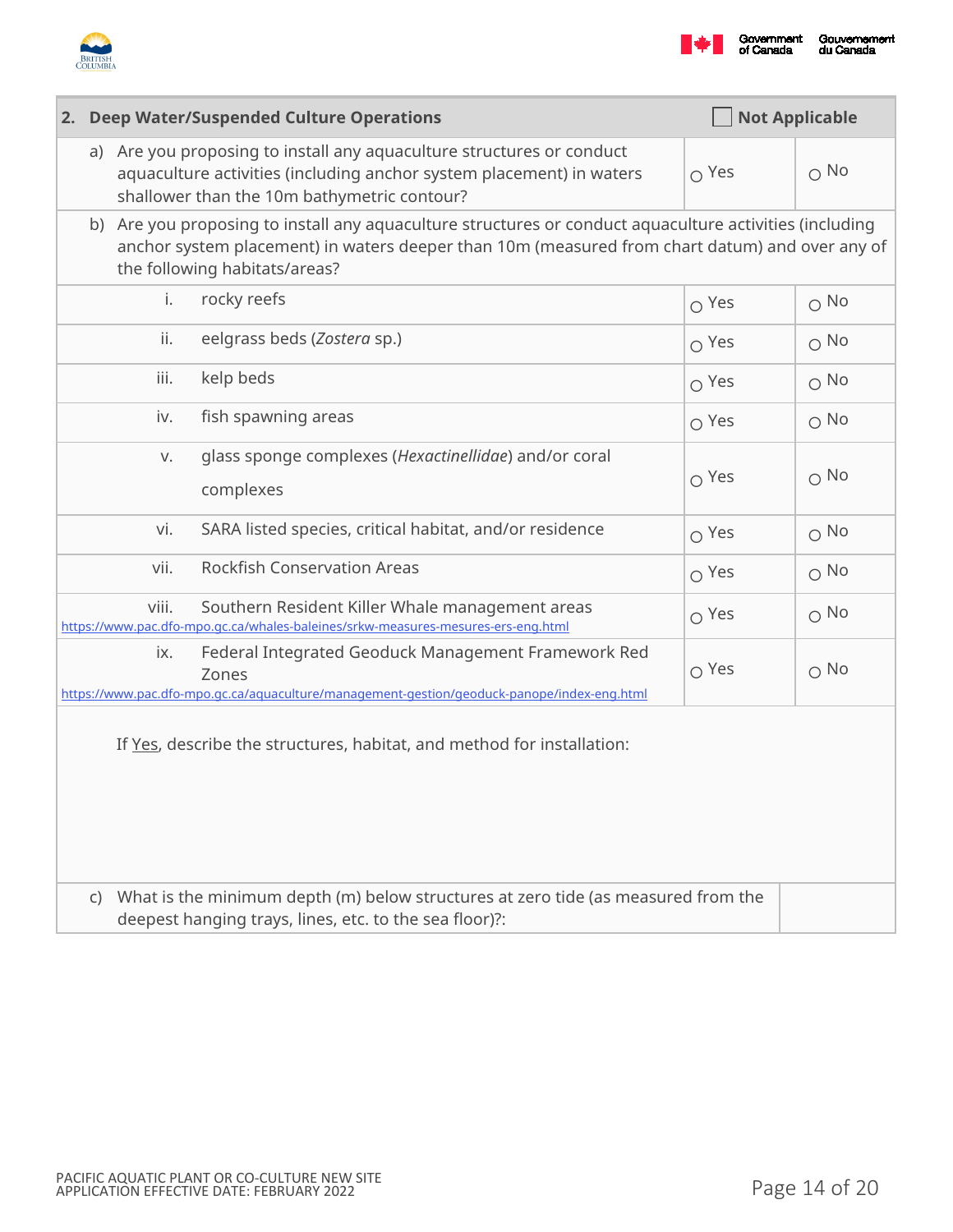

| 3. |                                                                                                                                                                                                                                                                                               | <b>Subtidal On / In-Bottom Culture Operations</b>                  |              | <b>Not Applicable</b> |  |  |  |  |
|----|-----------------------------------------------------------------------------------------------------------------------------------------------------------------------------------------------------------------------------------------------------------------------------------------------|--------------------------------------------------------------------|--------------|-----------------------|--|--|--|--|
|    | Are you proposing to install any temporary or permanent in- or on-bottom aquaculture structures<br>a)<br>(e.g. bags on bottom, cages, nursery structures, geoduck tubes, predator netting, etc.) other than<br>site boundary markers in any of the following important or sensitive habitats? |                                                                    |              |                       |  |  |  |  |
|    | i.                                                                                                                                                                                                                                                                                            | rocky reefs                                                        | $\Omega$ Yes | $\circ$ No            |  |  |  |  |
|    | ii.                                                                                                                                                                                                                                                                                           | eelgrass beds (Zostera sp.)                                        | $\Omega$ Yes | $\bigcirc$ No         |  |  |  |  |
|    | iii.                                                                                                                                                                                                                                                                                          | kelp beds                                                          | $\Omega$ Yes | $\bigcirc$ No         |  |  |  |  |
|    | iv.                                                                                                                                                                                                                                                                                           | fish spawning areas                                                | $\Omega$ Yes | $\circ$ No            |  |  |  |  |
|    | V.                                                                                                                                                                                                                                                                                            | glass sponge complexes (Hexactinellidae) and/or coral<br>complexes | $\Omega$ Yes | $\bigcirc$ No         |  |  |  |  |
|    | vi.                                                                                                                                                                                                                                                                                           | SARA listed species, critical habitat, and/or residence            | $\Omega$ Yes | $\circ$ No            |  |  |  |  |
|    | If Yes, describe the structures, habitat, and method for installation:                                                                                                                                                                                                                        |                                                                    |              |                       |  |  |  |  |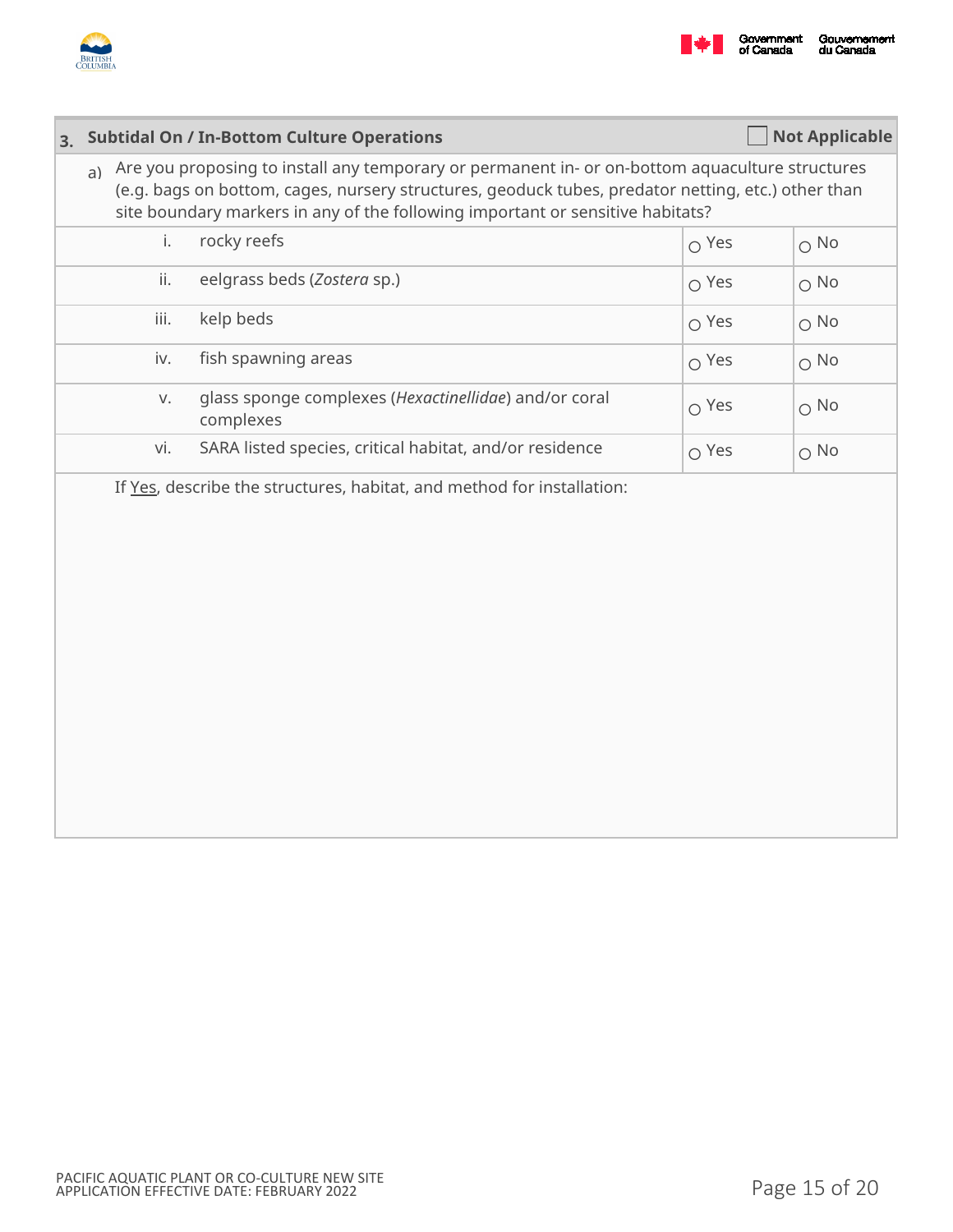

# PART IV – INFORMATION FOR TRANSPORT CANADA (TC)

The following information, along with Part I and Part V is required for the review of the federal *Canadian Navigable Waters Act* (CNWA) approval.

## **PART IV - SECTION A: SITING CONSIDERATIONS**

In determining whether to issue the approval, the Minister must consider the following:

(a) the characteristics of the navigable water in question;

(b) the safety of navigation in that navigable water;

(c) the current or anticipated navigation in that navigable water;

(d) the impact of the work on navigation, including as a result of its construction, placement, alteration, rebuilding, removal, decommissioning, maintenance, operation or use;

(e) the impact of the work, in combination with other works, on navigation, if the Minister is provided with, or has in his or her possession, information relating to that cumulative impact;

(f) any Indigenous knowledge that has been provided to the Minister;

(g) any comments that he or she receives from interested persons within the period provided for under subsection (4);

(h) the record of compliance of the owner under this Act; and

(i) any other information or factor that he or she considers relevant.

#### **PART IV - SECTION B: ADDITIONAL TRANSPORT CANADA INFORMATION**

| 3. Waterway Name:                         |          |                               |  |  |  |
|-------------------------------------------|----------|-------------------------------|--|--|--|
| Width $(m)$ :                             |          | Depth Range (m):              |  |  |  |
| 4. Is this Work: $\sqrt{\phantom{a}}$ New | Existing | Modification of Existing Work |  |  |  |

### **PART IV - SECTION C: ADDITIONAL REQUIRED DOCUMENTS**

**1. Construction Methodology - Include: timing of works, mobilization of equipment, and all vessel utilization.**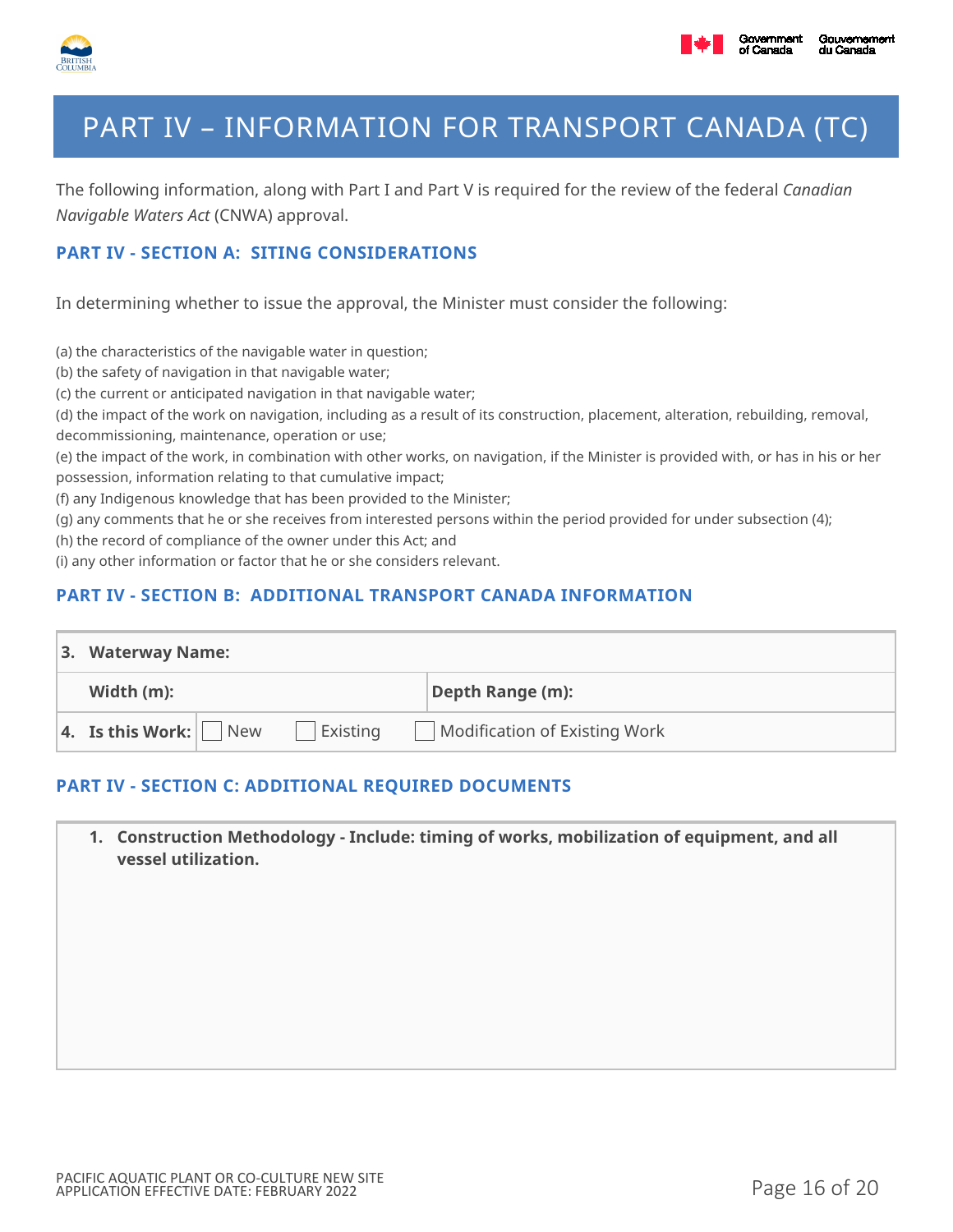

# PART V – INFORMATION FOR ALL AGENCIES

### **Incomplete applications will be returned to the applicant.**

### **PROVINCIAL FEES:**

Application fees for Crown land tenures and Aquatic Plant culture licences are due upon submission.

Crown land fee for a new Aquatic plant application, as per the **[Land Use Operational Fee – Aquaculture](https://www2.gov.bc.ca/assets/gov/farming-natural-resources-and-industry/natural-resource-use/land-water-use/crown-land/aquaculture.pdf)**.

Aquatic culture fee, as per the **[Fish and Seafood Licencing Regulation](https://www.bclaws.gov.bc.ca/civix/document/id/complete/statreg/261_2016)**.

### **Forms of payment:**

- Cheques or Money orders must be in Canadian Funds to **Minister of Finance.** (FrontCounter BC will not accept personal cheques drawn on US banks, regardless of what currency.)
- Debit Card (in-person only).
- Visa, AMEX and MasterCard payments are accepted in-person or over the telephone. To locate a FrontCounter BC office, visit the website at **http://[portal.nrs.gov.bc.ca](https://portal.nrs.gov.bc.ca/web/client/contact)** or call the toll free number 1-877-855-3222.

### **DISCLOSURE:**

The information you provide may be subject to the following legislation: British Columbia *Freedom of Information and Protection of Privacy Act* (FOIPP Act); the federal *Access to Information Act*; and the federal *Privacy Act*. Personal information is collected by FrontCounter BC under the legal authority of section 26 (c) and 27 (1) of the Freedom of Information and *Protection of Privacy Act* (the Act). The collection, use, and disclosure of personal information is subject to the provisions of the Act. The personal information collected by FrontCounter BC will be used to process your inquiry or application(s). It may also be shared when strictly necessary with partner agencies that are also subject to the provisions of the Act. The personal information supplied in the application package may be used for referrals or notifications as required. Personal information may be used by FrontCounter BC for survey purposes. For more information regarding the collection, use, and/or disclosure of your personal information by FrontCounter BC, please contact FrontCounter BC at 1-877-855-3222 or at: FrontCounter BC Program Director, FrontCounter BC, Provincial Operation, 441 Columbia Street, Kamloops, BC V2C 2T3 or the Director, Access to Information and Privacy Secretariat at the Department of Fisheries and Oceans Canada and Transport Canada. The Province of British Columbia and Transport Canada do not consider the information submitted in this form to be confidential unless it is subject to the privacy protection of the *Freedom of Information and Protection of Privacy Act* or the *Access to Information Act*.

**I understand that the information supplied will be used to review my applications under the BC** *Land Act***, BC** *Fish and Seafood Act***, the federal** *Fisheries Act* **and the federal** *Canadian Navigable Waters Act* **and information will be shared amongst the other agencies, First Nations and/or with the public.**

**IMPORTANT**: Federal regulations require that applications submitted on behalf of a company be signed by a company director. Please email **aquaculture.licensing@dfo-mpo.gc.ca** for direction regarding supporting documentation.

Signature(s) of applicant(s) or authorized representative Printed name(s) of Applicant(s) or authorized representative\* The control of the Date

*\*If signature is by an authorized representative please supply a signed letter granting authorization to act on behalf of the applicant.*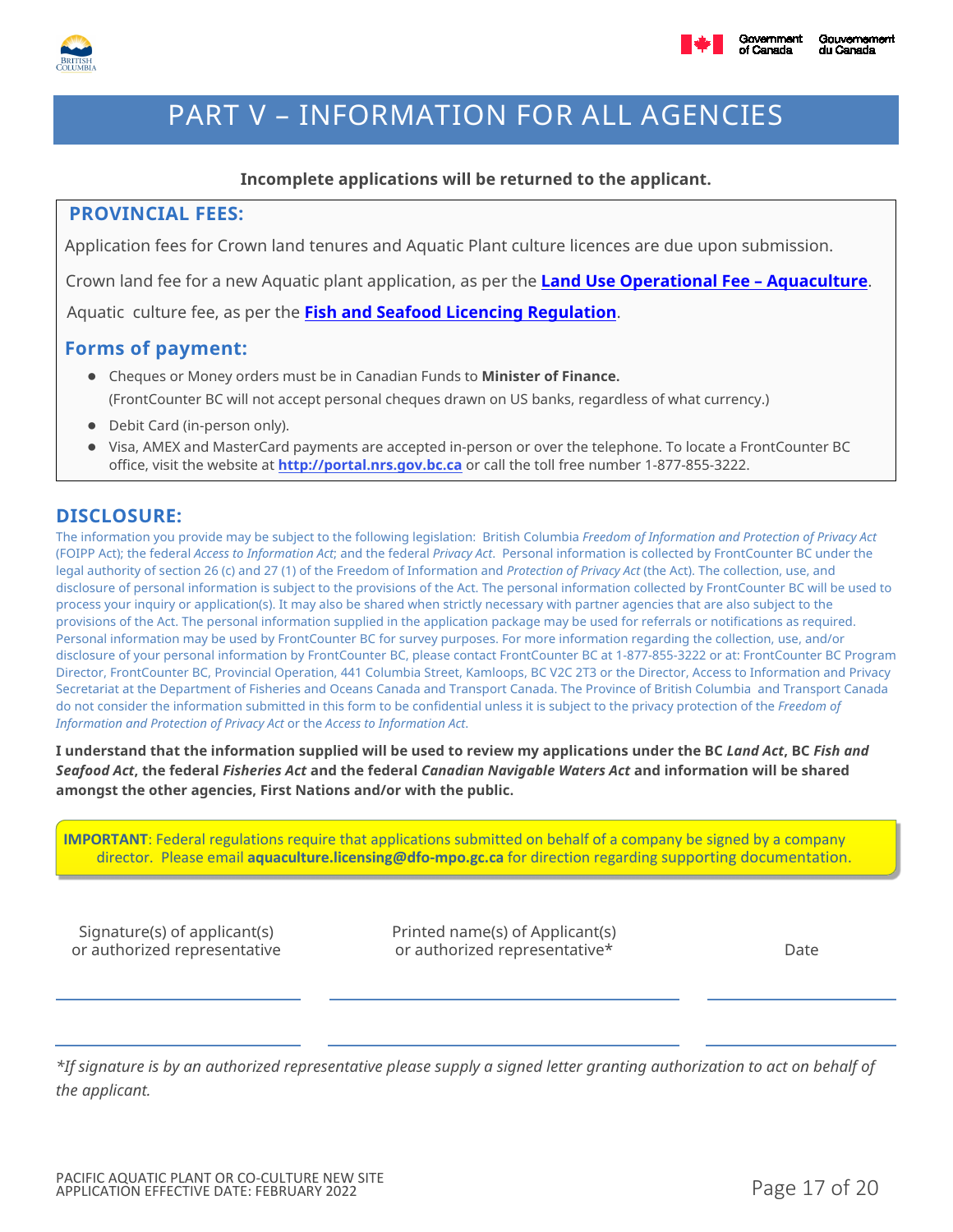

# **Submit completed application and any additional supporting information to:**

|              | <b>BY EMAIL:</b><br>Email Subject line: Proponent Name, Application Type                                                        |
|--------------|---------------------------------------------------------------------------------------------------------------------------------|
| Attachments: | The application and attachments to be submitted as one<br>" <b>unprotected</b> " PDF document. If not, name as following:       |
|              | <b>Proponent_Application Type_1of2</b><br><b>Proponent_Description of Supporting documents_2of2</b>                             |
| Email to:    | WestCoast.LandReferrals@gov.bc.ca                                                                                               |
| Fees:        | Payment is required prior to the review of an application<br>and can be submitted in the methods noted on the previous<br>page. |

## **IN PERSON:**

Any FrontCounter BC office.

Visit **http://[portal.nrs](https://portal.nrs.gov.bc.ca/web/client/locations).gov.bc.ca** for the location nearest you.

## **BY MAIL:**

FrontCounter BC, 142-2080 Labieux Road, Nanaimo, BC V9T 6J9

## **PLEASE RETAIN A COPY OF THIS APPLICATION FOR YOUR RECORDS**

## **APPLICATIONS ARE NOT TRANSFERABLE**

# **THE SUBMISSION OF THIS FORM DOES NOT IN ANY MANNER CONVEY ANY RIGHTS TO USE OR OCCUPY CROWN LAND AND/OR CONDUCT REQUESTED ACTIVITIES**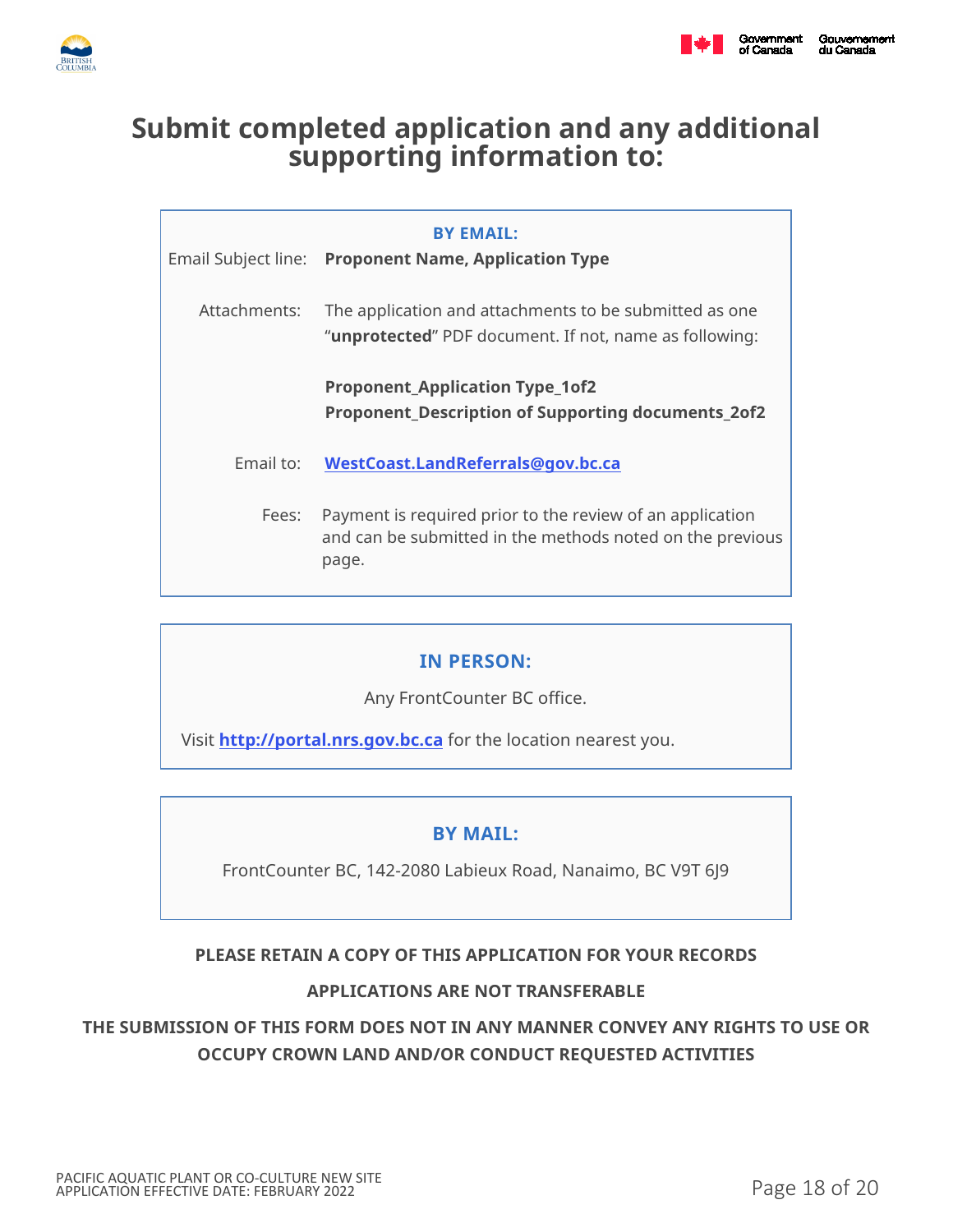

### **APPENDIX A1: Federal Department of Fisheries and Oceans Applicant Information: (COMPLETE APPENDIX A1 ONLY IF APPLICANT INFORMATION IS DIFFERENT THAN IN SECTION B)**

Note: Federal Approvals will not be issued in names of multiple parties.

| <b>Applicant Type:</b>                        | <b>Registered Business</b>                                              |        |                     |                                |  |  |  |  |
|-----------------------------------------------|-------------------------------------------------------------------------|--------|---------------------|--------------------------------|--|--|--|--|
|                                               | Individual                                                              |        |                     |                                |  |  |  |  |
| 1. Applicant Contact Information:             |                                                                         |        |                     |                                |  |  |  |  |
|                                               | Registered Business Name (if appliable):                                |        |                     |                                |  |  |  |  |
| Individual Legal name (if applicable):        |                                                                         |        |                     |                                |  |  |  |  |
| <b>First name:</b>                            |                                                                         |        | <b>Middle name:</b> |                                |  |  |  |  |
| Last name:                                    |                                                                         |        |                     |                                |  |  |  |  |
| <b>Mailing Address:</b>                       |                                                                         |        | Telephone:          |                                |  |  |  |  |
|                                               |                                                                         |        | Cell:               |                                |  |  |  |  |
|                                               |                                                                         |        | Fax:                |                                |  |  |  |  |
|                                               |                                                                         | Email: |                     |                                |  |  |  |  |
| BC Inc. #, BC Registration # or BC Society #: |                                                                         |        |                     | <b>Not Applicable</b>          |  |  |  |  |
| <b>Physical Business Address:</b>             |                                                                         |        |                     | <b>Same as Mailing Address</b> |  |  |  |  |
|                                               |                                                                         |        |                     |                                |  |  |  |  |
|                                               |                                                                         |        |                     |                                |  |  |  |  |
| 2.                                            | <b>Primary Contact Information:</b>                                     |        |                     | Same as Licensee               |  |  |  |  |
| Name:                                         |                                                                         |        | Telephone:          |                                |  |  |  |  |
| Title:                                        |                                                                         |        | Cell:               |                                |  |  |  |  |
| Email:                                        |                                                                         |        | Fax:                |                                |  |  |  |  |
| 3.                                            | <b>Agent/Representative Information:</b>                                |        |                     | <b>Not Applicable</b>          |  |  |  |  |
| Name:                                         |                                                                         |        |                     |                                |  |  |  |  |
| Email:                                        |                                                                         |        | Cell:               |                                |  |  |  |  |
|                                               | O <sub>No</sub><br>O <sub>Yes</sub><br>Letter of Authorization Enclosed |        | Fax:                |                                |  |  |  |  |